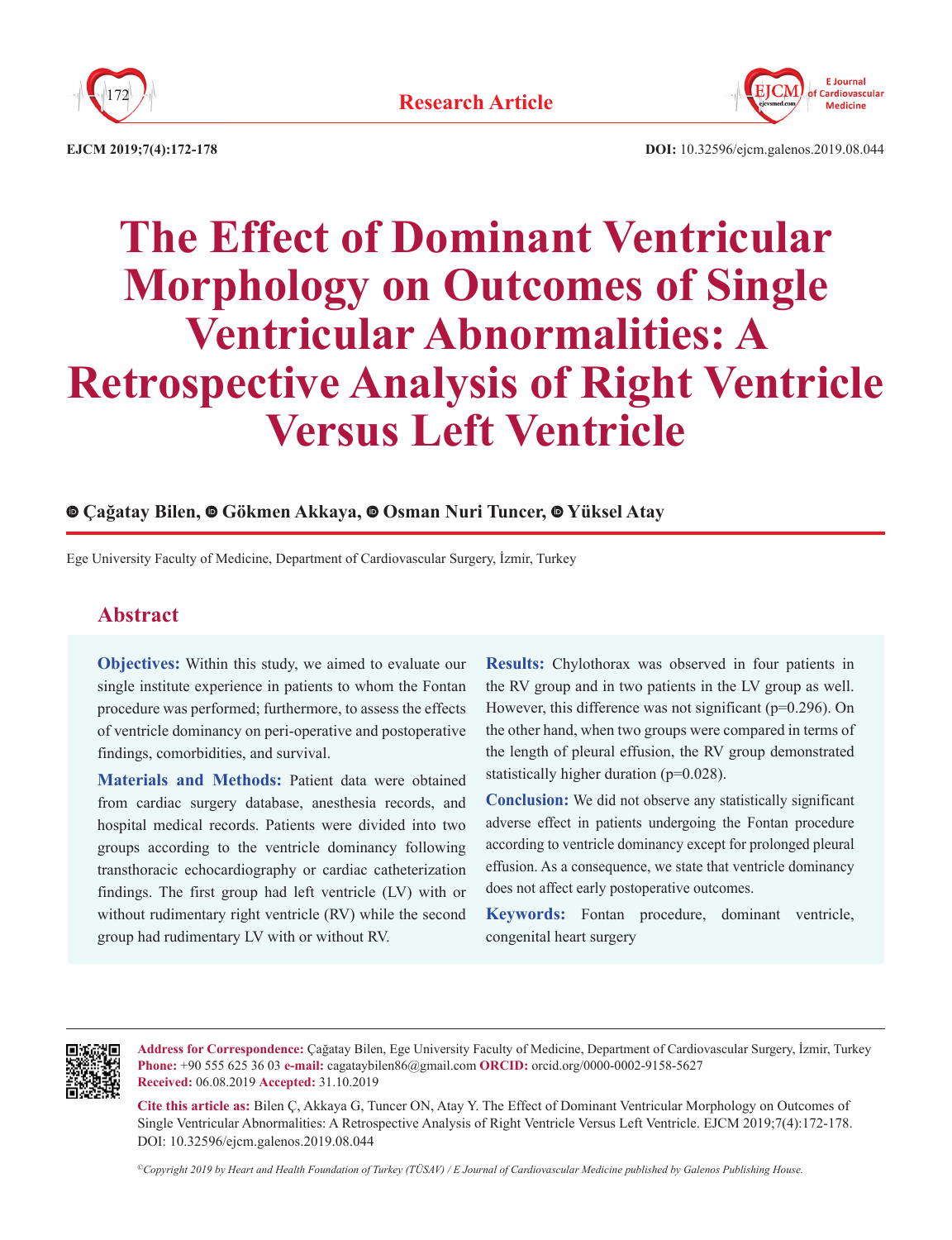



# **Introduction**

The Fontan circulation provides a direct venous flow from the caval veins towards the pulmonary arteries and since it was initially described by Fontan and Baudet $(1)$ in 1971, various modifications have been developed, and therefore, mortality rates substantially improved $(2-3)$ . Although underlying etiology considerably varies among these patients, particularly Fontan surgery has a feature of being the last step for patients who have a functional single ventricle. However, such patients can be classified under two main groups according to which ventricle is dominant. Prior studies have revealed worse early and late-term outcomes including increased hospital death, interstage mortality, reduced functional capacity, and survival rate following Fontan surgery in the right dominant ventricle group $(4,5)$ . These results have been interpreted as right ventricular structures are less equipped to maintain systemic circulation and thus, cause univentricle failure development in late term<sup> $(6, 7)$ </sup>. Although systemic right ventricle (RV) and tricuspid valve have been demonstrated to be inferior in other congenital heart diseases, for instance, the patients had undergone atrial switch with the diagnosis of dextro-transposition of the great arteries or physiologic repair performed ones with corrected transposition of the great arteries<sup> $(8)$ </sup>. Nevertheless, there are limited studies investigating the influence of ventricle dominancy in this issue. Moreover, some authors indicate that recent progress in intensive care unit (ICU), developed technologies, and improved patient management lead to enhance outcomes in all stages, especially in hypoplastic left heart syndrome; therefore, such results might be associated with underlying cardiac morphology rather than the ventricle dominancy(9). Within this study, we aimed to evaluate our single institute experience in patients to whom the Fontan procedure was performed; furthermore, to assess the effects of ventricle dominancy on perioperative and postoperative findings, comorbidities, and survival.

# **Materials and Methods**

Patient data were obtained from cardiac surgery database, anesthesia records, and hospital medical records. Nonetheless, pre-operative data were obtained from patient characteristics, echocardiography results, and cardiac catheterization reports. The operation data included blood transfusion requirement, inotrope requirement at cardiopulmonary bypass (CPB) termination, and durations of CPB and aortic cross clamp. Therewithal, extubation timing, lengths of hospital and ICU stay, duration of pleural effusion, presence/absence of Chylothorax, and rates of morbidity and mortality were evaluated in postoperative period. Peri-operative major adverse events were determined as cardiac arrest, neurological disorders, acute renal failure requiring hemodialysis or peritoneal dialysis, arrhythmias requiring permanent pacemaker, and multiple organ failure.

Patients were divided into two groups according to the ventricle dominancy following transthoracic echocardiography (TTE) or cardiac catheterization findings. The first group had left ventricle (LV) with or without rudimentary right ventricle while the second group had rudimentary LV with or without right ventricle.

Hematocrit value was attempted to be kept above 25%. Nevertheless, in case of lactate increase, low urinary output or when the targeted mean arterial pressure could not be achieved despite adequate CPB flow which had been tempered to patient's weight and body temperature, allogenic blood transfusion was done. After weaning from CPB, heparin was neutralized by protamine and then neutralization was controlled via active clothing time. In case of non-surgical hemorrhage was observed, the apheresis platelet suspension (10 mL/kg) and cryoprecipitate (1 mL/10 kg) were administered.

Hemogram, lactate concentration, electrolytes, ionized calcium, and coagulation profile values were measured after the patients were transferred from operation room to the ICU. An erythrocyte suspension was infused if the patient was observed as hypotensive or demonstrated increased metabolic acidosis and lactate concentration. If required, apheresis platelet suspension (10 mL/kg) and cryoprecipitate (1 mL/10kg) were transfused to patients.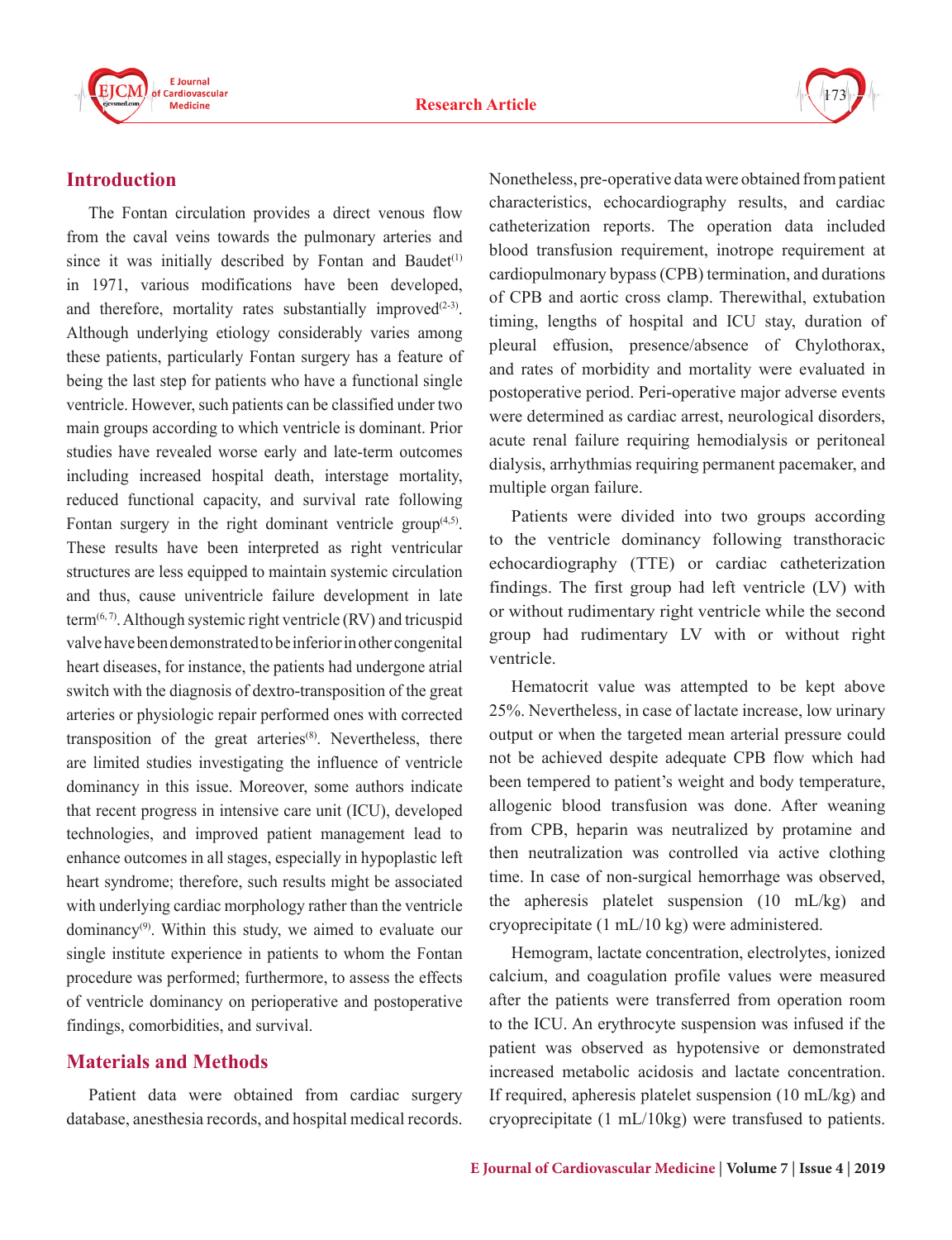

**F** Journal Cardiovascular aranosaso<br>Madicina

When the amount of drainage was above 5 mL/kg/h, blood transfusion was administered according to hemogram value and coagulation profile.

After discharge, the patients were kept in routine follow-up program by the surgical team for three months and the patients were examined via TTE in first and third months. Then, the follow-up period was continued by pediatric cardiologists.

All demographic and perioperative data were compared between two groups. Continuous data were presented with mean and standard deviation values. The comparisons between the two groups were performed using the Mann-Whitney U test for continuous data, and the chi-square test for categorical data. A p value of ˂0.05 was accepted as significant.

This study was approved by the local ethical committee with decision number 18-10.2T/43 on 31/10/2018. The informed consent form was obtained from each patient.

#### **Surgical Procedure**

Intra-extra cardiac Fontan modification was performed via cross clamp application under CPB. After mediastinal access was achieved through midline sternotomy, a Polytetrafluoroethylene (ePTFE) graft with appropriate size was anastomosed to the vena cava inferior orifice through right atriotomy incision. During procedure, a fenestration was created by using a 4 mm sized punch in a way to canalize the flow towards atrioventricular valve. Afterwards, right atrium was sewn to encircle the graft. Thereafter, bidirectional cava-pulmonary anastomosis was performed as usual.

Extra-cardiac Fontan procedure was performed in beating heart with CPB support. Vena cava inferior (VCI) was divided from the right atrium and then, right atrium was closed via running sutures. After ePTFE graft with appropriate size was anastomosed to VCI, standard bidirectional cava-pulmonary anastomosis was performed.

Regardless of which Fontan modification was used, same protocols were utilized in the operative room and ICU to the patients.

All patients operated between years of 2009 and 2014 underwent extracardiac Fontan modification. Afterwards, intra-extracardiac Fontan modification was performed to all patients; thereby, caused changes in our clinical approach.

Hydrochlorothiazide and spironolactone combination were administered in patients with diuretic treatment indication. None of the patients received angiotensinconverting enzyme inhibitors in the early period.

## **Prolonged Pleural Effusion**

Chest tubes were removed if daily drainage was below 5 mL/kg. Prolonged pleural effusion was described as the effusions lasting more than 14 days or requiring re-intervention after removal of the initial chest tube.

## **Chylothorax**

The presence of chylomicrons in pleural fluid or the detection of lymphocyte fraction of 80% or more in pleural liquid is being identified as Chylothorax. Pleural fluid samples were obtained on the postoperative fifth day in patients with chest tube drainage above 5 mL/kg/day and then, chylomicron, lymphocyte fraction and triglyceride values were measured.

Patients with Chylothorax were fed orally with a medium-chain triglyceride form. Notwithstanding, in patients with ongoing Chylothorax, oral intake was stopped and was proceeded to total parenteral nutrition (TPN). Patients without improvement despite TPN were treated with 1 mg/kg prednisolone daily. Finally, octreotide (0.5-4 mg/kg/hr IV infusion) was added to the treatment protocol in patients with still ongoing Chylothorax. Patients who were receiving Chylothorax treatment were examined in terms of venous thrombosis formation by Doppler ultrasonography.

The treatment was terminated when the daily drainage was decreased below 2 mL/kg and the chest tubes were removed, then patients were fed with cholesterol-poor diet for six weeks.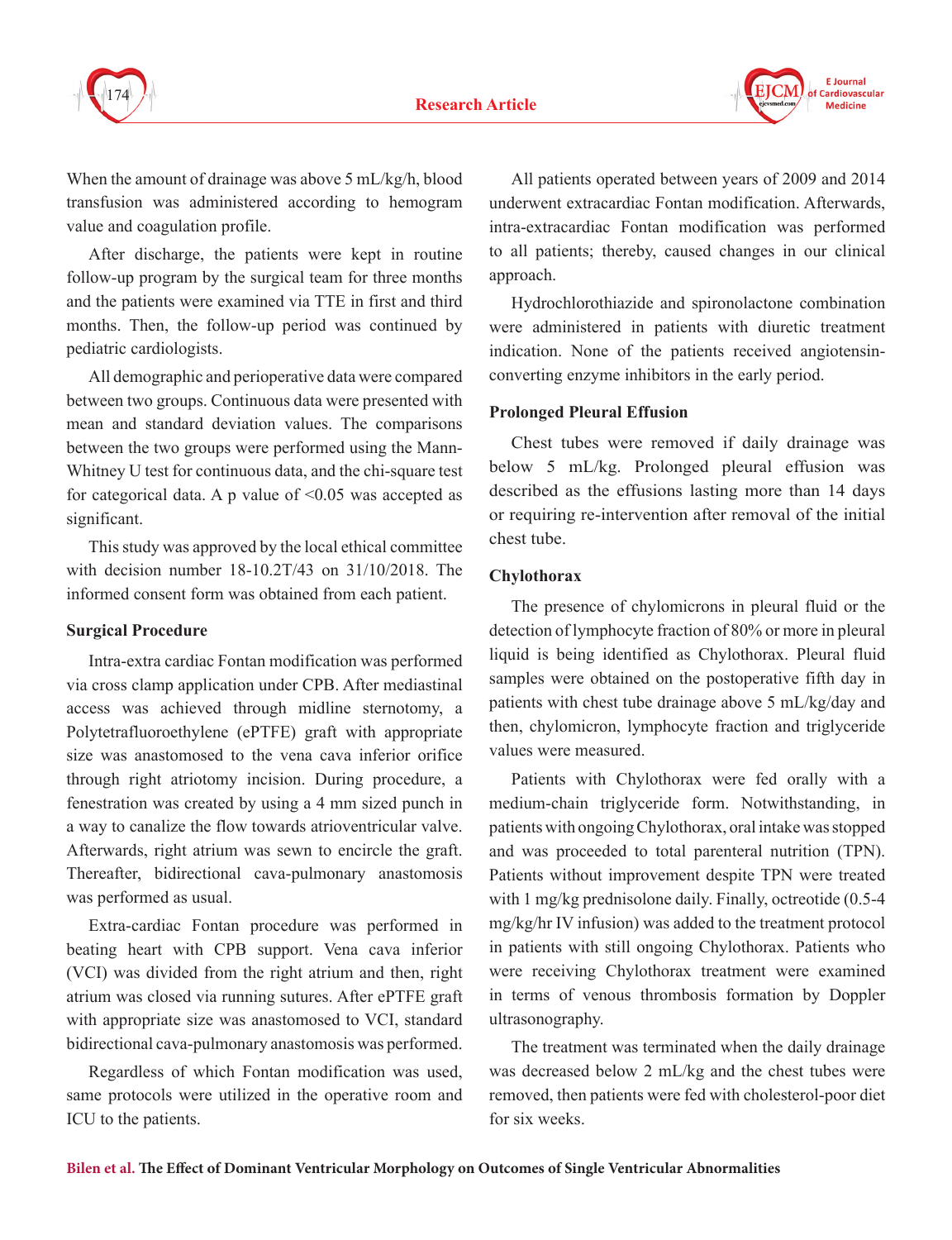



## **Results**

A total of 36 patients who underwent the Fontan procedure with CPB between 2009 and 2018 were included in the study. Aortic cross-clamp application was required in nine (25%) patients who were treated with intra-extracardiac Fontan procedure. Of the patients, 11 were initially treated with modified Blalock-Taussig shunt, while 15 with pulmonary artery banding, and two with Norwood procedure as a palliative operation before Fontan operation. Patient characteristics were presented in Table 1.

The patients were divided into two groups as the LV dominant and right ventricle dominant groups. The groups were including 19 and 16 patients, respectively. The mean age was calculated as 12.97±20.66 years and the mean weight was 18.77±7.64 kg. Fenestration was performed in 18 patients. Epinephrine and/or milrinone support had to be administered in eight patients at the time of weaning from CPB. The mean CPB time was 81.44±27.81 minutes.

Allogenic blood product was transfused in 10 patients during operation and four patients in ICU. All perioperative data regarding groups were shown in Table 2. All patients were evaluated by transesophageal echocardiography after weaning from CPB. None of the patients had moderate or severe valve failure. Mortality was observed in one patient after the postoperative day 10 in the LV group and two in the RV group at postoperative day 6 and 12, respectively. Beyond that, there was no late mortality in regular follow-up period during the first three months following discharge. Major operative complications were concluded as arrhythmias requiring permanent pacemaker implantation, acute renal failure, and cerebrovascular events. While one patient in the RV group required a permanent pacemaker implantation due to severe arrhythmia, neurological deficit occurred in one patient in the LV group. Therewithal, none of those patients had acute renal failure.

The mean duration of intubation, intensive care, and hospital stay were 17.16±25 hours, 59, 2.41±0.96 days and 11.19±4.08 days, respectively. Chylothorax was observed in four patients in the RV group and in two patients in the LV group as well. However, this difference was not significant ( $p=0.296$ ). On the other hand, when two groups were compared in terms of the length of pleural effusion,

|                                           | LV Group $(n=19)$        | RV Group (n=17)          | <b>Overall</b>   |  |  |
|-------------------------------------------|--------------------------|--------------------------|------------------|--|--|
| Demographic                               |                          |                          |                  |  |  |
| Male/Female                               | 13/6                     | 10/7                     | 23/13            |  |  |
| Age                                       | 11.84±13.68              | 14.23±26.83              | 12.97±20.66      |  |  |
| Weight (kg)                               | $20.47\pm8.2$            | 16.88±6.7                | $18.77 \pm 7.64$ |  |  |
| Underlying cardiac anomalies              |                          |                          |                  |  |  |
| Hypoplastic left heart syndrome           | $\overline{\phantom{0}}$ | 2                        | 2                |  |  |
| Tricuspid atresia                         | 12                       | $\overline{\phantom{0}}$ | 12               |  |  |
| Atrial isomerism                          | $\mathbf{1}$             | $\overline{\phantom{a}}$ | $\mathbf{1}$     |  |  |
| Double inlet left ventricle               | 3                        | $\overline{\phantom{a}}$ | 3                |  |  |
| Double outlet right ventricle             | $\overline{\phantom{a}}$ | 8                        | 8                |  |  |
| Unbalanced atrioventricular septal defect | 3                        | 2                        | 6                |  |  |
| Mitral atresia                            | $\overline{\phantom{0}}$ | 5                        | 5                |  |  |
| First-stage palliation type               |                          |                          |                  |  |  |
| Norwood                                   | $\overline{\phantom{a}}$ | $\overline{2}$           | 2                |  |  |
| Blalock-Taossig shunt                     | 9                        | $\overline{2}$           | 11               |  |  |
| Pulmonary artery banding                  | 5                        | 10                       | 15               |  |  |
| LV: Left ventricle, RV: Right ventricle   |                          |                          |                  |  |  |

## **Table 1.** Demographic findings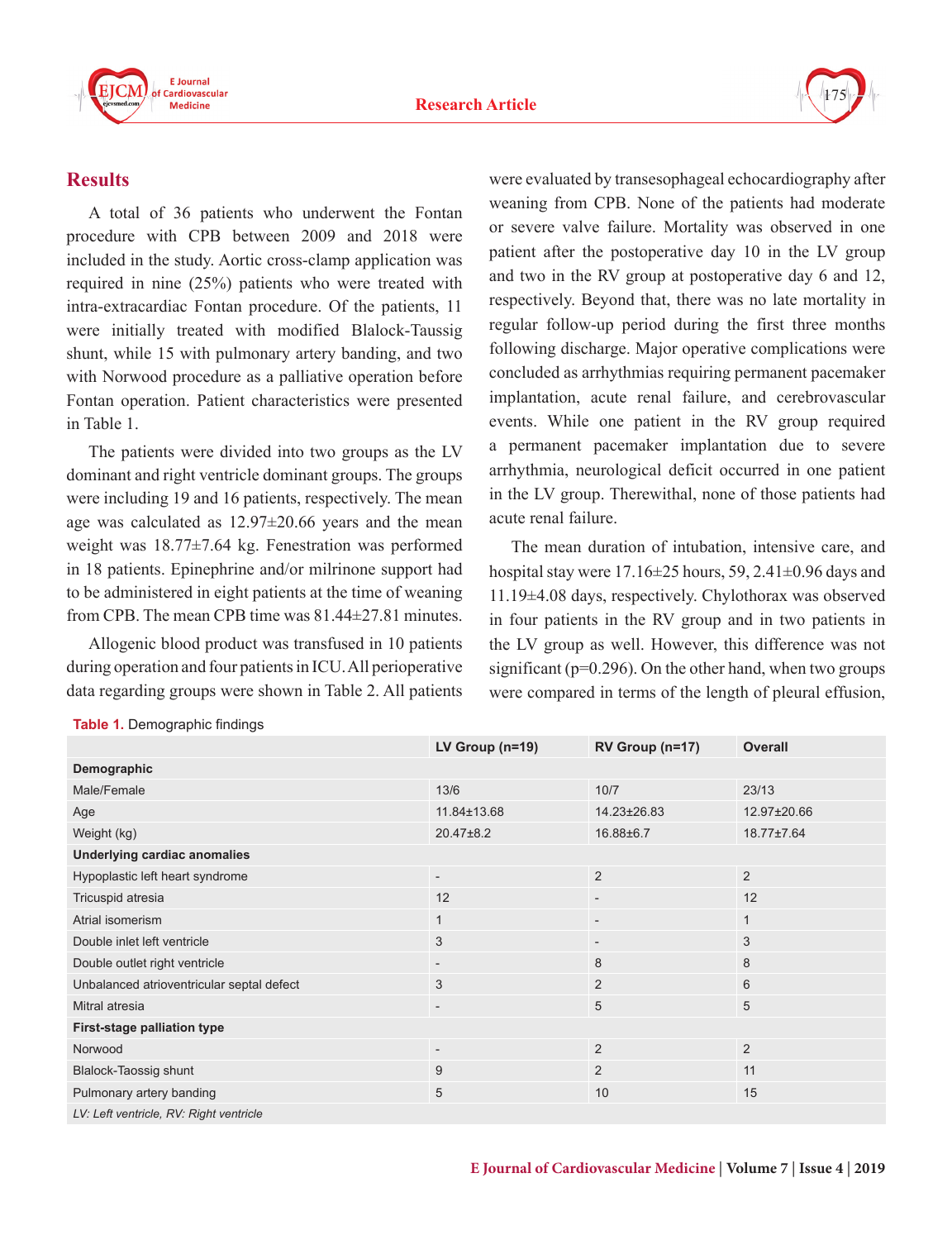



the RV group demonstrated statistically higher duration  $(p=0.028)$ .

# **Discussion**

The impact of ventricle dominancy on postoperative outcomes is still controversial in patients with a functionally univentricular heart undergoing a Fontan procedure hence it has been investigating for over decades. Although previous studies imply worse outcomes regarding the patients with dominant right ventricle, some recent studies have found no differences in the immediate

intra-operative and postoperative course of these patients based on ventricular morphology<sup>(3-5,7,8)</sup>. Similarly, our current study supports latter findings by detecting no difference between the groups except for the length of pleural effusion.

In particular, hypoplastic left heart syndrome (HLHS) was held primarily responsible for the Fontan failure; furthermore, such patients had demonstrated reduced exercise capacity after Fontan surgery $(3,5)$ . On the other hand, two studies conducted with larger series contradict these results. The University of Michigan $(10)$ 

**Table 2.** Pre-operative and postoperative findings

|                                               | LV group $(n=19)$ | RV group (n=17) | p        |  |  |
|-----------------------------------------------|-------------------|-----------------|----------|--|--|
| Pre-operative data                            |                   |                 |          |  |  |
| Pre-operative hematocrit %                    | 48.47±1.67        | 49±1.27         | 0.436    |  |  |
| Pre-operative oxygen saturation %             | 85.78±2.20        | 85.32±2.49      | 0.632    |  |  |
| Pre-operative creatinine mg/dL                | $0.35 \pm 0.03$   | $0.35 + 0.1$    | 0.675    |  |  |
| Pre-operative mean pulmonary artery pressure  | $12.31 \pm 2.31$  | $13.7 \pm 3.54$ | 0.235    |  |  |
| Intra-operative data                          |                   |                 |          |  |  |
| Use of cross-clamp in CPB n (%)               | 4/19(21%)         | 5/17(29%)       | 0.563    |  |  |
| Cross-clamping time (min)                     | 73±20.03          | 70.6±15.85      |          |  |  |
| Cardiopulmonary bypass time (min)             | 72.73±25.11       | 91.17±28.13     | 0.063    |  |  |
| Fenestration n (%)                            | 7/19 (36.8%)      | 11/17 (64%)     | 0.095    |  |  |
| Lowest hematocrit during surgery (%)          | 26.42±1.21        | 25.94±1.34      | 0.27     |  |  |
| Inotropic support at termination of CBP n (%) | 3/19 (15.7%)      | 5/17(29%)       | 0.569    |  |  |
| Intra-operative transfusion n (%)             | 4/19(21%)         | 6/17(35%)       | 0.341    |  |  |
| Postoperative data                            |                   |                 |          |  |  |
| Postop transfusion n (%)                      | 2/19              | $2/17(11\%)$    | 0.906    |  |  |
| Hematocrit level in admission to ICU          | 39.36±1.42        | 39.94±1.39      | 0.278    |  |  |
| Lactate in admission to ICU                   | $2.19 \pm 0.44$   | $2.25 \pm 0.51$ | 0.75     |  |  |
| Pleural effusion time (day)                   | 4.58±4.77         | 8.36±6.81       | $0.028*$ |  |  |
| Chilothorax n (%)                             | $2/19(10.5\%)$    | 4/17(23%)       | 0.296    |  |  |
| Duration of intubation (hour)                 | 18.1±25.80        | 16.47±26.07     | 0.080    |  |  |
| ICU length stay (day)                         | $2.52 \pm 1.17$   | $2.29 \pm 0.68$ | 0.740    |  |  |
| Hospital length stay (day)                    | $10.23 \pm 5.73$  | 15.94±8.99      | 0.074    |  |  |
| <b>Complications</b>                          |                   |                 |          |  |  |
| Neurologic deficit, n (%)                     | 1(5%)             | $0(0\%)$        | 0.337    |  |  |
| Arrhythmia (permanent pacemaker needed, n (%) | $0(0\%)$          | 1(5%)           | 0.284    |  |  |
| Sepsis, n (%)                                 | 1(5%)             | 1(5%)           | 0.935    |  |  |
| AKI within 7 days, n (%)                      | $0(0\%)$          | 1(5%)           | 0.284    |  |  |
| Mortality                                     | 1(5%)             | $2(11\%)$       | 0.481    |  |  |

*LV: Left ventricle, RV: Right ventricle, CBP: Cardiopulmonary bypass, ICU: Intensive care unit, AKI: Acute kidney injury*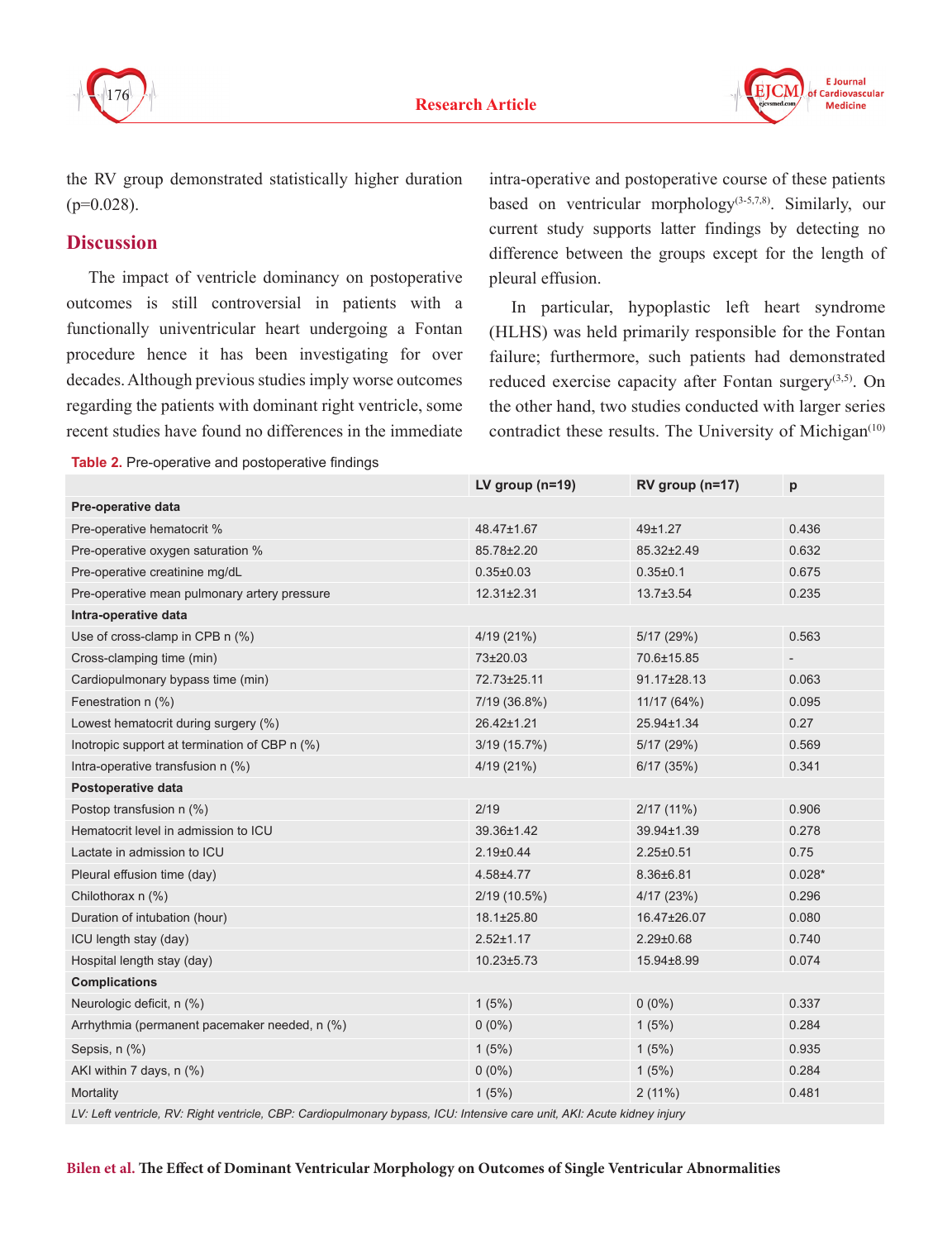

concluded after 15 years of follow-up experience in 636 patients that the Fontan procedure could be reliably performed regardless of which ventricle was dominant. Compatible with this, a group from Milwakuee have also reported their outcomes of 256 patients and emphasized that "ventricular morphology did not predict outcome" (11). However, Backer et al. declared that despite the fact that aforementioned studies revealedno statistical differences in the mean event-free survival at 10 years, considering these values were  $75\pm7\%$  in left and  $67\pm8\%$  in right ventricular group respectively<sup>(7)</sup>, these results may be interpreted in favor of the conclusion of d'Udekem et al. about that right ventricular dominance is a predictor of earlier mortality $(3)$ . We observed no mortality in HLHS patients; thus, we agree with these authors although our study had comprised of limited sample size.

Another key aspect for these patients is the presence of increased adverse effect proportion. Iyengar et al. highlighted that despite excellent survival rate, patients with HLHS have higher risk of late adverse events than other morphological groups<sup> $(12)$ </sup>. Furthermore, they detected a strong association with prolonged effusions. Although this study supports our findings, prolonged effusion was defined differently from ours as to describe the effusions longer than 30 days vs 14 days. They explained the reason why they deliberatively defined the prolonged effusion beyond the most accepted threshold was to isolate the truly troublesome effusions. Nonetheless, the utility of fenestration did not display a protective effect from pleural effusion formation even though a previous randomized study advocated the opposite $(13)$ . We also did not observe better results with the application of fenestration.

In the same manner, McGuirk et al. have also found prolonged pleural effusion and increased duration of hospital stay in their serial including 103 (44 LV, 59  $RV$ ) patients<sup>(14)</sup>. Moreover, early survival and being free from re-operation or reintervention did not differ between the groups. Therewithal, they suggest that

ventricular morphology may yet influence long term survival.

177

Besides that, Blinder et al. did not observe any perioperative complications including pleural effusion similar to Taylor et al.<sup> $(15,16)$ </sup>. In a further analysis, the authors revealed close findings regarding 10 years of uneventful survival rates, and these were 75.2% in the HLHS group meanwhile 77.6% in the non-HLHS one.

One of the most important factors that lead to success in perioperative management is to avoid inadequate postoperative renal function as priorly remarked by Kamata et al.(8). Several studies determined the relation between acute kidney injury (AKI) and prolonged need for mechanical ventilation and inotrope support, which thus caused prolonged stay in both the ICU and the hospital. We observed one AKI among our patients and that case had mortality after a prolonged duration of ICU<sup>(15,16)</sup>.

#### **Limitations of the Study**

This study includes inherent limitations due to its retrospective, non-randomized design. The study cohort was a heterogeneous population of patients undergoing a multistage surgical palliation process. Furthermore, this study period involves a 10-year period, over time the patient population have changed, and surgical practices have developed. For instance, we generally prefer fourth generation (intra-extracardiac) Fontan procedure and operating on more patients with dominant right ventricle. Beyond that, our results manifest early outcomes; therefore, further studies should be conducted in larger cohorts within prospective design in order to determine the accurate analysis.

## **Conclusion**

We did not observe any statistically significant adverse effect proportion in patients undergoing the Fontan procedure according to ventricle dominancy except for prolonged pleural effusion. As a consequence, we state that ventricle dominancy does not impact early postoperative outcomes following the Fontan procedure.